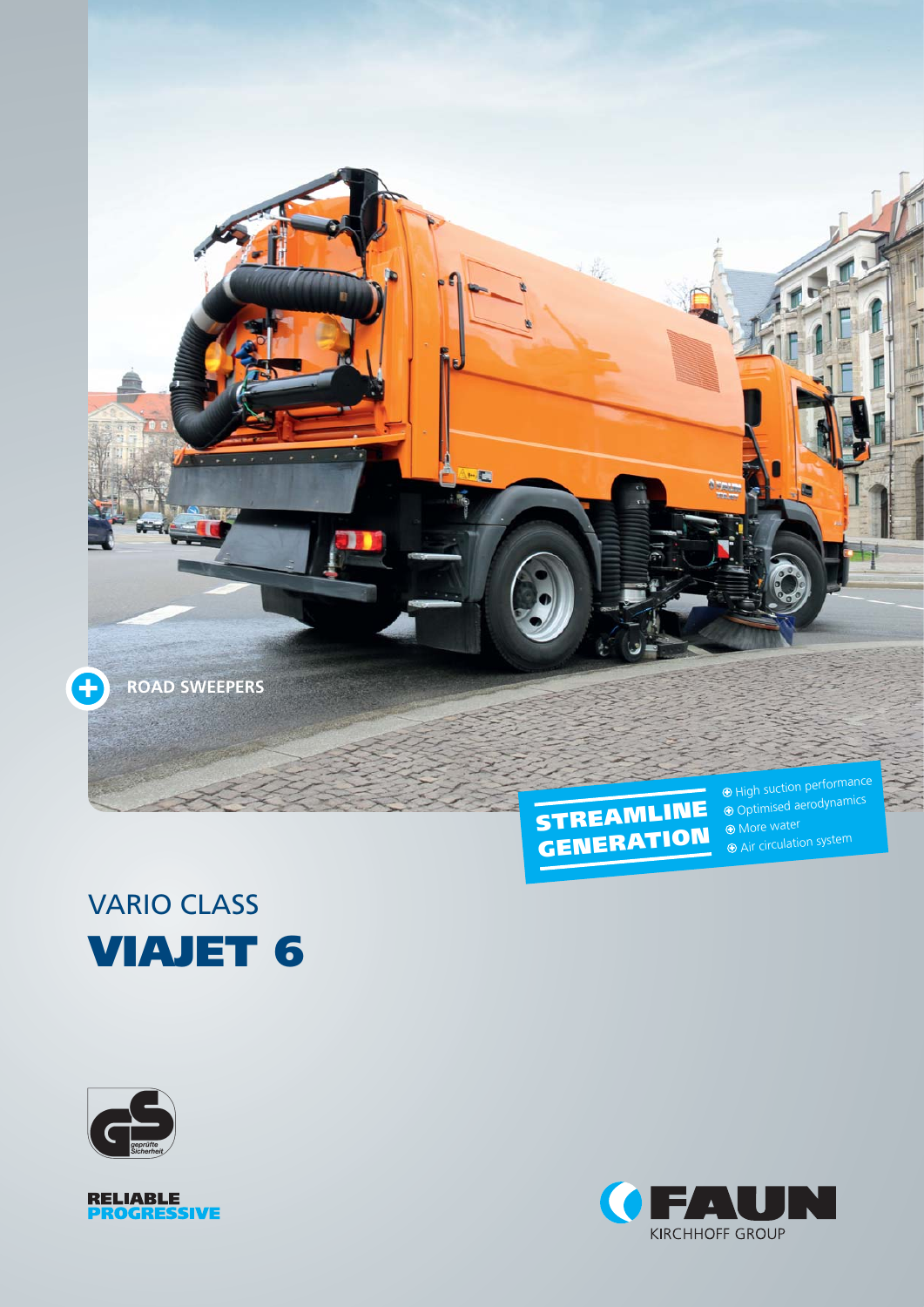# **VIAJET 6 Your made-to-measure solution**

With its wide range of equipment and options, the VIAJET 6 can be individually configured to virtually any application.

system as standard, which guarantees the lowest emission values in the expelled air.

The VIAJET 6 comes with FAUN's patented air circulation

# **FAUN drive concepts**

# **Classic auxiliary engine**

A separate auxiliary engine drives the blower and sweeper units of the VIAJET 6 independently of the chassis engine. Power is transferred exclusively via hydraulics, without the use of mechanical components, which are liable to wear. Depending on exhaust gas treatment requirements, a range of auxiliary engines are available:

- EU97/68/EC Stage 4 / Tier 4f
- Euromot 3b
- Euromot 3a (not for Europe)

# **Hydraulic drive of the sweeping assembly**

The blower and sweeper units of the sweeping machine are driven by a hydraulic double pump, which is connected to the clutch-independent PTO of the chassis. The driver can freely regulate the engine speed with the accelerator pedal between 900 - 2,000 RPM to adjust the sweeping speed as necessary. The turbine power is adjusted to the available horsepower in line with demand, reducing fuel consumption. The omission of an additional auxiliary engine reduces maintenance costs and creates space for more water.

## **HS 1010 fully hydrostatic drive**

The HS 1010 hydrostatic drive acts as an interaxle gear box between the transmission output and the rear axle differential. In sweeping mode, the mechanical drive train is interrupted and the power is transferred from the transmission output to a hydraulic pump, which drives a hydraulic motor for the rear axle. The fully hydrostatic drive also powers the entire sweeping assembly via a second hydraulic pump combination.



1 Auxiliary engine 2 Turbine pump



3 Working hydraulics 1 Turbine pump 2 Working hydraulics



- 1 Gear box 2 Drive pump
- 3 Drive motor 4 Auxiliary pumps



*Streamlined suction fan*

*The sloping configuration of the suction fan optimises the volume flow and reduces debris build-up. This improves suction capacity, making the vehicle ideal for use on heavy sweeper material and in rear suction applications.*



# *Considerable space for water*

*The lightweight, glass-fibre-reinforced plastic tanks of the VIAJET 6 are entirely non-corrosive and prevent the build-up of limescale. The arrangement of the tanks lowers the centre of gravity and ensures optimum weight distribution; it also improves stability during tipping and serves as soundproofing.*



*Separate diesel tank*

*The 130 l auxiliary tank for auxiliary engines is an optional extra to supplement the equipment for smaller vehicle tanks. It is fitted as standard to demountable sweepers.*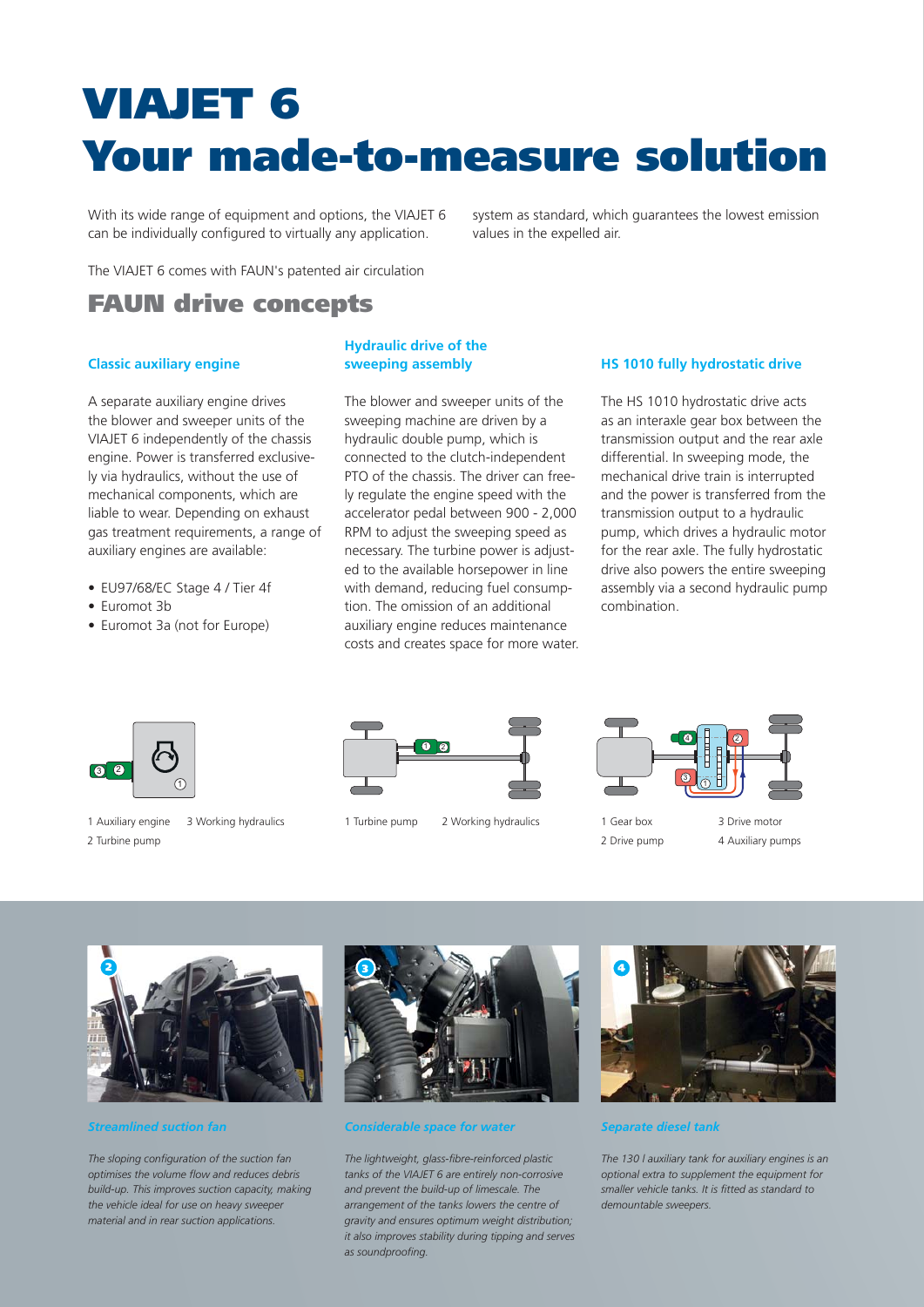#### **1 The FAUN air circulation system**

The FAUN air circulation system continuously transports the extracted air from the debris container to the blowing nozzle behind the suction nozzle. When loaded with new debris, the already moistened and heated air is once again sucked into the suction nozzle and thereby circulated. The quantity of recirculating air can be variably adjusted between 30 and 70 % depending on the aplication.

Only the relatively small proportion of air which is not recirculated flows out smoothly under the machine. Fine dust emissions from the FAUN road sweeper with the air circulation system are therefore approximately 50 % lower than for pure suction road sweepers. In addition, the VIAJET 6 does not blow dust around, because clean exhaust air is expelled behind the sweeper units on the portion of the road which is already clean.

Adding water to the blast air also enables the road to be cleaned in the working area of the suction nozzle. In winter, it can be used in temperatures reaching down to -5 °C by adding water to the suction nozzle, as the air introduced into the circuit is heated by around 15 °C and therefore prevents the water in the suction nozzle and the container from freezing.



Clean exhaust air



*The V-shaped suction nozzle*

*The large V-shaped shaft is equipped with an extra-wide, wear-resistant foliage flap. Thanks to optimised aerodynamics, the vehicle can accommodate large quantities of heavy sweeper debris or milled material. The wide wheels even cope with rail tracks safely.*



*The roller brush*

*The pendulum-suspended, pulled roller brush optimally adjusts to cope with uneven road surfaces. Thanks to its broad working angle, it gathers even large volumes of heaving sweeper material quickly anddirects it straight into the suction shaft.*



*The powerful broom*

*The exceptionally powerful pushed disc broom can be swivelled out in several stages; the inclination is pneumatically adjustable. Thanks to its position in front of the roller brush, no debris is left behind.*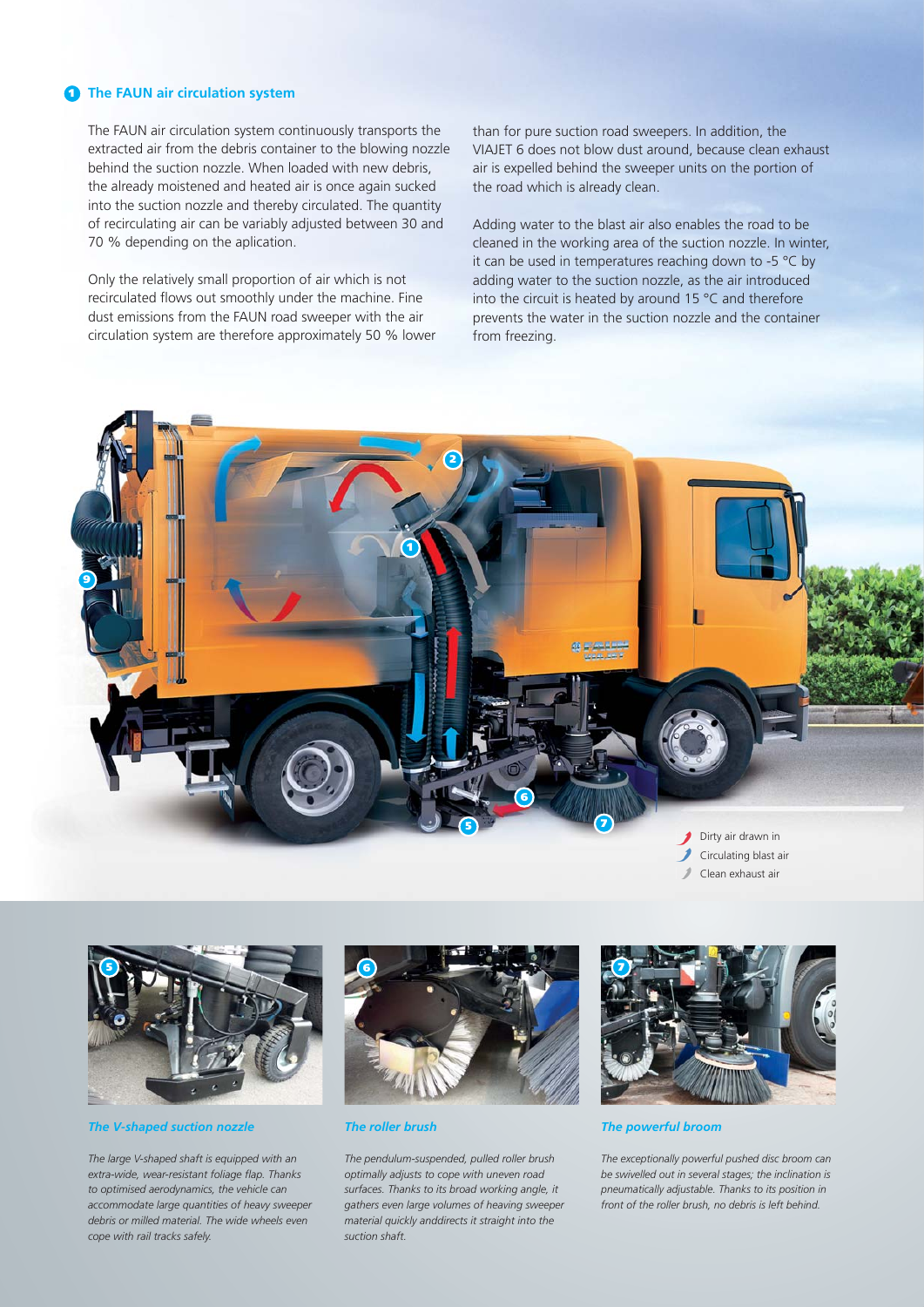



# *The large debris container*

*The laterally raised bottom sheet made of V2A, in combination with the large tipping angle, ensures efficient emptying and easy cleaning, even when picking up milled material. The exceptionally high debris capacity delays oversuction, even when fully loaded. The water tank is separate from the container, increasing stability during tipping.*



## *The efficiently arranged control centre*

*As with all VIAJETs, all of the switching elements and valves of the VIAJET 6 for compressed air and hydraulic and electrical systems are readily accessible in a central position. When troubleshooting, service technicians can therefore get to the bottom of problems quickly. The dust and water-protected units simplify regular maintenance.* 



## *At your fingertips, not only in sight*

*The control centre for the driver is clearly laid out – and thanks to the tactile switches and controls, it can even be operated without looking. The driver can concentrate entirely on the road sweeping action and the traffic.*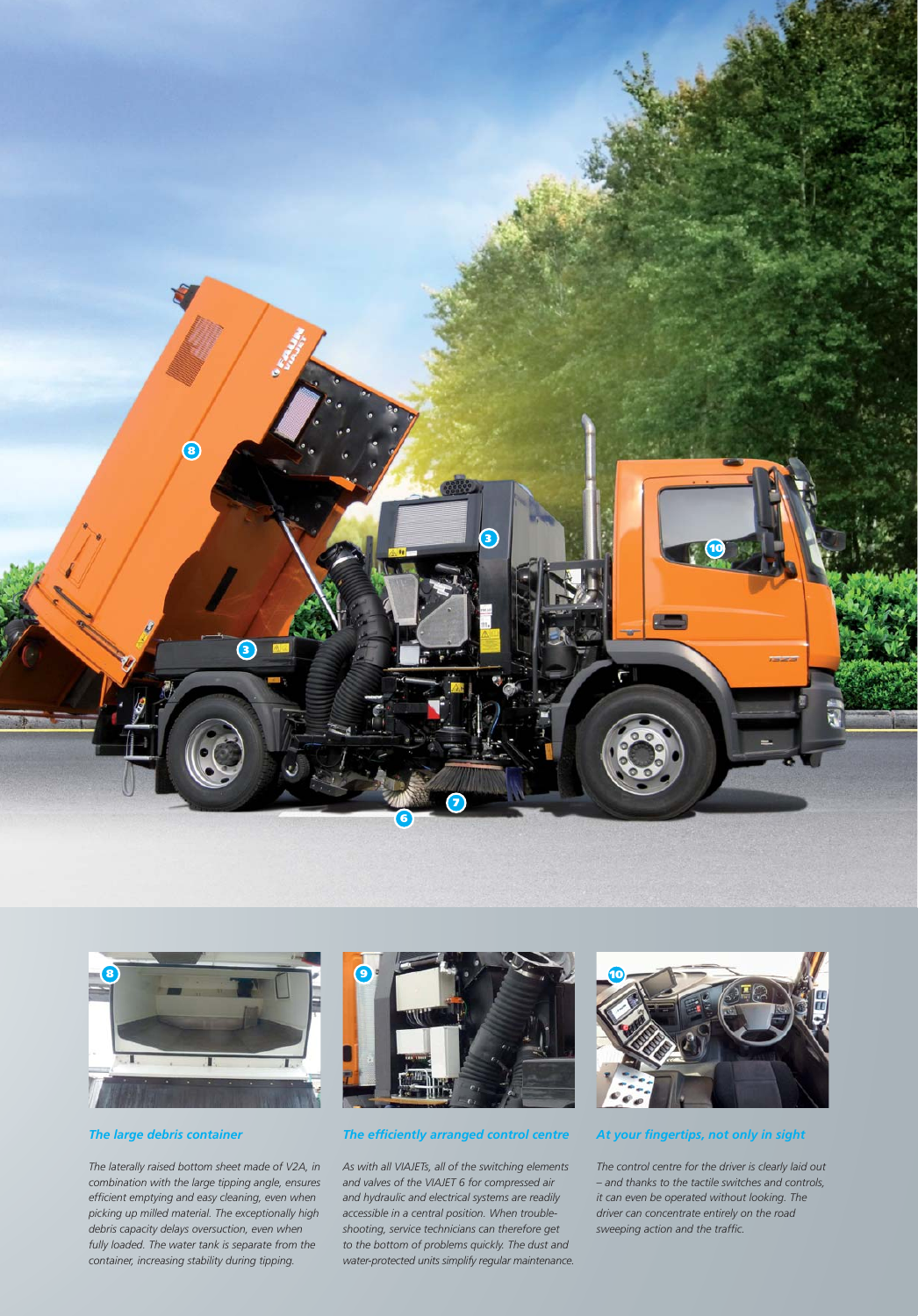

|  |  |  | <b>WATER TANK VOLUMES</b> |
|--|--|--|---------------------------|
|--|--|--|---------------------------|

e

| <b>VIAJET 6 drive concepts</b> | Water as stand-<br>ard | <b>Optional upgrade</b><br>without change of wheelbase | Optional upgrade*<br>with change of wheelbase |  |
|--------------------------------|------------------------|--------------------------------------------------------|-----------------------------------------------|--|
| John Deere auxiliary engine    | 1.9001                 | Cannot be upgraded                                     | Additional 600 l                              |  |
| VW auxiliary engine            | 1.9001                 | up to 2,200 l                                          | Additional 1,200 l                            |  |
| Hydraulic drive                | 1.900 l                | up to 2,700 l                                          | Additional 1,700 l                            |  |
| Hydrostatic drive              | 1.9001                 | up to 2,700 l                                          | Additional 2,000 l                            |  |

\* irrespective of drive concept

| Ť<br><b>DRIVE CONCEPTS</b> |                  |                  |                  | <b>Body category</b> |                 |                  |
|----------------------------|------------------|------------------|------------------|----------------------|-----------------|------------------|
| <b>Drive versions</b>      | 4 m <sup>3</sup> | 5 m <sup>3</sup> | 6 m <sup>3</sup> | $7 \text{ m}^3$      | $8 \text{ m}^3$ | $12 \text{ m}^3$ |
| Auxiliary engine           | $\mathsf{x}$     |                  | $\mathbf x$      | $\mathsf{X}$         |                 |                  |
| Hydraulic drive            |                  | X                | $\mathbf{x}$     | $\mathsf{X}$         | $\mathsf{x}$    |                  |
| Hydrostatic drive          |                  | X                | $\mathbf x$      | $\mathsf{X}$         | $\times$        | X                |

| <b>POWER CLASS</b> | Road sweeper type |                      |  |  |
|--------------------|-------------------|----------------------|--|--|
| <b>CITY CLASS</b>  | <b>VIAJET 4</b>   | <b>VIAJET 5</b>      |  |  |
| <b>VARIO CLASS</b> | <b>VIAJET 6</b>   | <b>VIAJET 7</b>      |  |  |
| <b>POWER CLASS</b> | <b>VIAJET 8</b>   | VIAJET <sub>12</sub> |  |  |